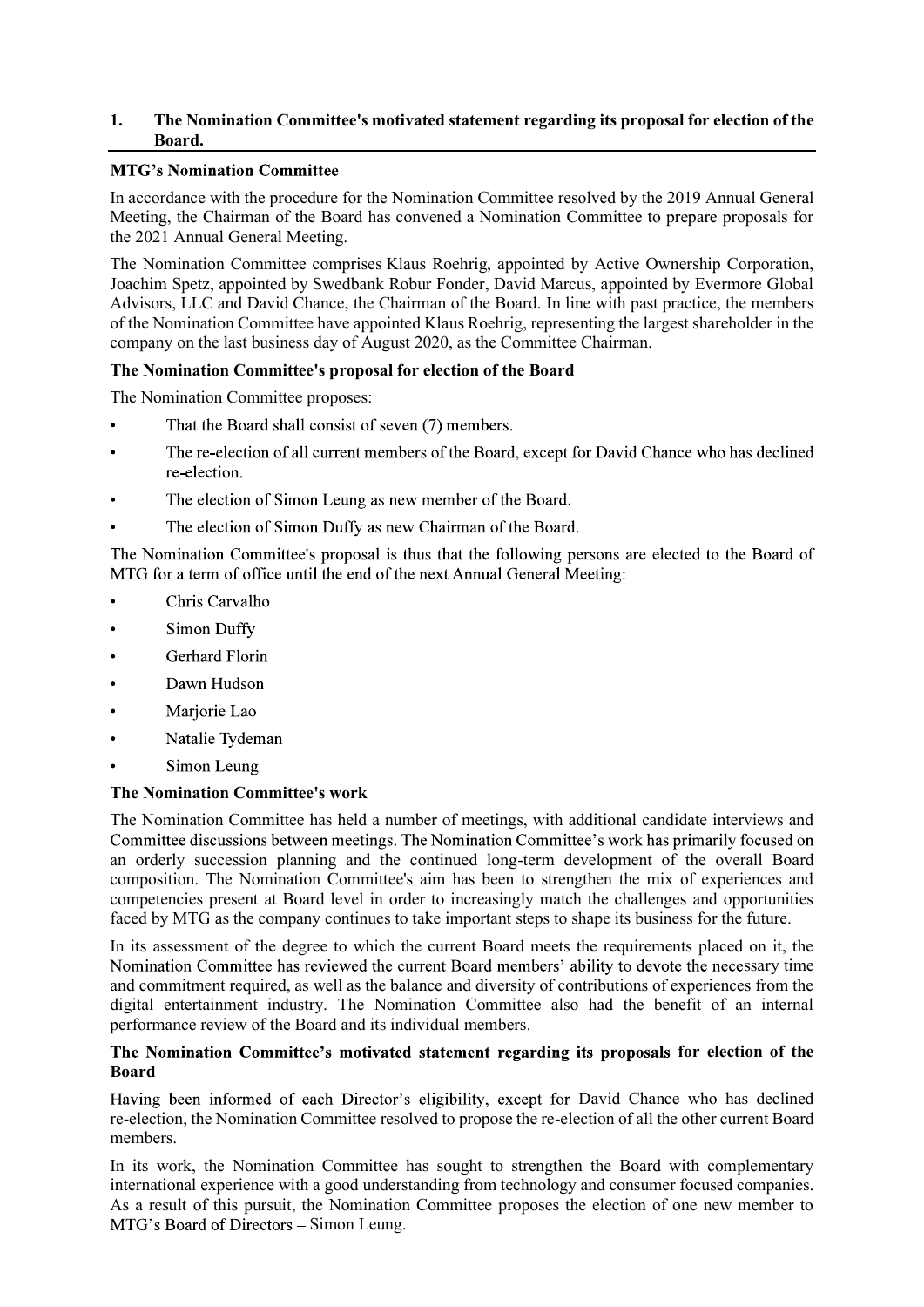Simon Leung is currently based in Hong Kong and has had extensive experience working with international companies and leading their operations in Greater China and the Asian Pacific region. He served as Microsoft's Chairman and CEO of Greater China region, 2008-2012 and was President of Motorola Asia-Pacific, 1999-2008. Simon currently serves as the Vice Chairman and Executive Director of NetDragon Websoft Holdings Limited, a publicly listed leader in building and scaling multiple internet and mobile platforms; this includes China's number one online gaming portal, 17173.com and China's most influential smartphone app store platform, 91 Wireless, which is now owned by Baidu. He also chairs Edmodo, Inc., an e-learning technology start-up; JumpStart Games, Inc., a family interactive entertainment company; and Promethean World Limited, an interactive technology company focused on the education sector. Simon Leung received his Bachelor of Arts degree and an Honorary Doctorate in laws from the University of Western Ontario, Canada in 1978 and 2005, respectively, and a Doctorate in Business Administration from Hong Kong Polytechnic University in 2007. He travels to Europe on a regular basis to visit subsidiaries of the companies in which he is active.

The Nomination Committee is of the opinion that the proposed Board composition demonstrates the right skills and commitment needed to support MTG's management in driving profitable and organic growth in vertical companies and investing in high potential esports and gaming businesses. The addition of Simon Leung brings a strong understanding and wealth of experience of doing business in the Asian Pacific region, which is likely to play an important role in MTG's future expansion. He brings specialist and relevant knowledge which compliments the existing skill sets and attributes already present in the Board.

Klaus Roehrig, Chairman of the MTG Nomination Committee, recommended to propose that the Board shall consist of eight (8) members and to also propose a representative from Active Ownership Corporation as new Board member. The decisions to propose that the Board shall consist of seven  $(7)$ members and to not include a representative from Active Ownership Corporation in the Nomination Committee's proposal were passed by majority vote of the Nomination Committee members.

In its work, the Nomination Committee applies rule 4.1 of the Swedish Corporate Governance Code as its diversity policy. Accordingly, the Nomination Committee gives particular consideration to the importance of an increased diversity on the Board, including gender, age and nationality, as well as depth of experiences, professional backgrounds and business disciplines. The Nomination Committee believes the composition of the proposed Board is fit-for-purpose in respect of the various dimensions of diversity, and will continue to pursue a high degree of diversity and gender balance in its efforts to compose the most capable Board.

Finally, it is noted that the Nomination Committee has evaluated each Board member's independence in the work of preparing its proposals for the 2021 Annual General Meeting, and found that the proposed Board is in compliance with the Swedish Corporate Governance Code's requirements for independence. Some members of the Board of MTG also serve on the Boards of MTG's subsidiaries or perform services to the subsidiaries outside their ordinary Board duties, and thus receiving Board fees or other compensation. Any such remuneration is noted in the Board's remuneration report. It is the opinion of the Nomination Committee that such compensation does not affect the assessment of these members' independence of MTG.

### Information about the proposed members of the Board

Information about the proposed members of the Board, including the Nomination Committee's assessment of each member's independence, may be found on MTG's website at www.mtg.com.

#### The Nomination Committee's comments regarding its proposals for Board remuneration

The Nomination Committee proposes that remuneration per assignment is increased by approximately 10% for ordinary Board work.

The Nomination Committee was further fully supportive of trying to develop an equity component to Directors' remuneration and considered a number of alternatives in this regard, including structures currently in use in the Swedish market. However, it was unable to find a scheme that it felt would work for both shareholders and Directors, and it would like to encourage next year's Nomination Committee to continue this work and explore in greater detail whether a suitable equity participation scheme could